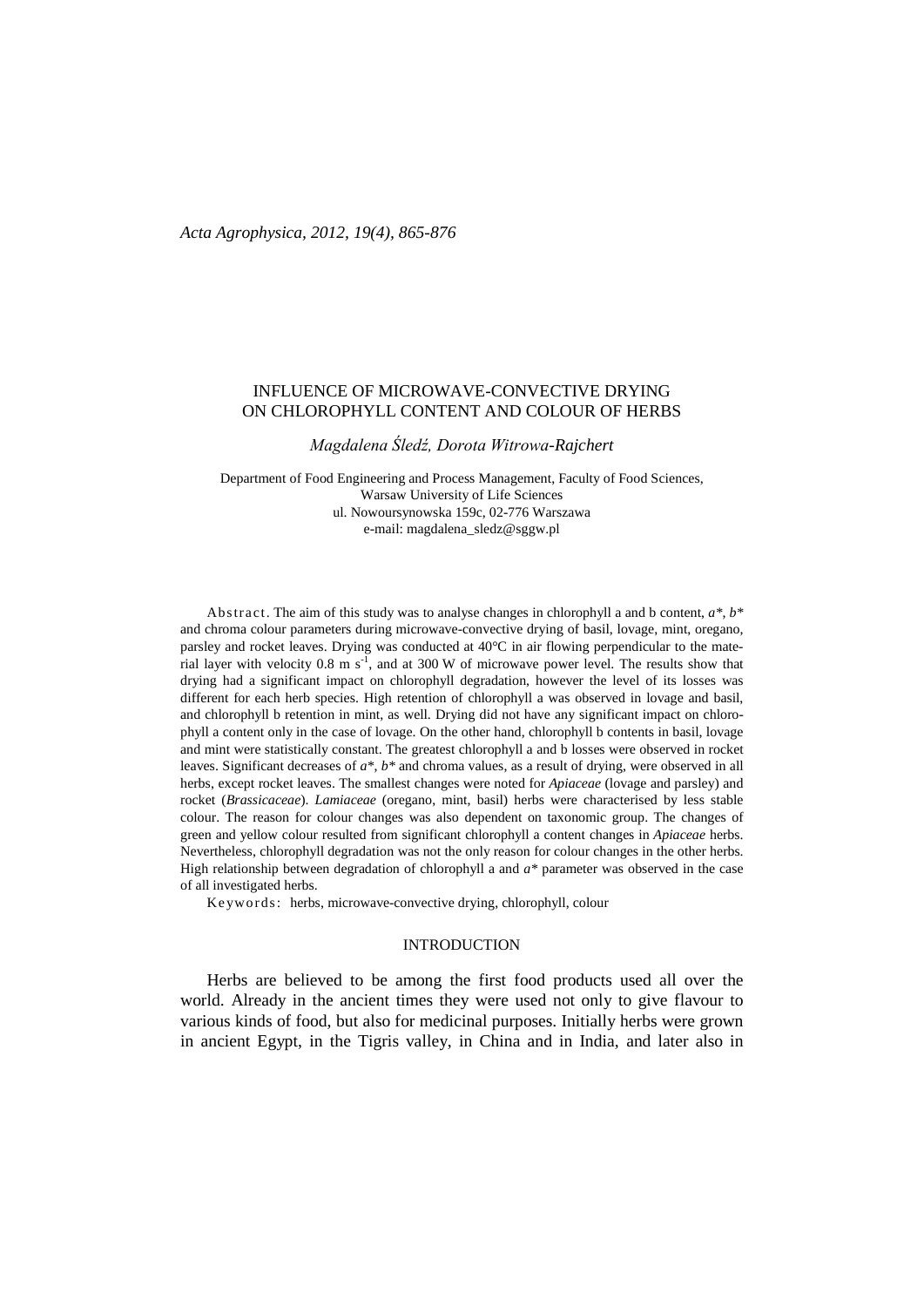Europe. At present herbs are extensively used in the food, pharmaceutical and cosmetics industries, and the world production of herbs is estimated at 0.5 million tons a year. In the European Union cultivations of herbs occupy an area of about 70 thousand hectares, of which 30 thousand ha in Poland, with annual production at the level of ca. 22 thousand tons (Lutomski 2000).

Herbal materials are a valuable source of numerous biologically active substances, among which chlorophylls (porphyrinic derivatives) are responsible for the colour of herbs. In land plants two main types of chlorophyll appear − chlorophyll a and b (at the ratio of 3:1). They absorb visible light in different wavelengths, which is reflected in their different colours − blue-green in the case of chlorophyll a, and yellow-green of chlorophyll b. They display low stability during drying, and their degradation results primarily from the detachment of an magnesium atom, the effect of which is the formation of pheophytins (Hutchings 1994; Elbe and Schwartz 1996). The loss of magnesium leads to a reduction of the share of green colour in favour of olive-brown, but the final colour of the materials is related to the ratio of the chlorophyll types and their various derivatives.

The method most frequently used for the drying of herbal materials is the convective technique. Unfortunately, even the application of mild process conditions (low temperature) does not guarantee the retention of a high content of chlorophylls and unchanged colour (Di Cesare *et al.* 2003, 2004, Witrowa-Rajchert *et al.* 2009, Arslan *et al.* 2010, Alibas 2010). This results from the long duration of the process and from the superficial penetration of heat. In the case of microwave drying, the absorption of radiation results from ionic conductivity (acceleration of ions in fast-changing electromagnetic field) and from dipole rotation. The effect is friction, generating heat within the whole volume of material (Schiffmann 2006). Such a method of heating ensured better retention of chlorophyll and colour in the case of basil (Yousif *et al.* 1999; Di Cesare *et al*. 2003; Witrowa-Rajchert *et al.* 2009), oregano (Yousif *et al*. 2000; Di Cesare *et al*. 2004; Witrowa-Rajchert *et al*. 2009), rosemary (Arslan and Özcan 2008), mint (Arslan *et al*. 2010) and nettle (Alibas 2010).

The objective of the study was to examine the extent of changes in the content of chlorophyll a and b, *a\** and *b\** values and chroma as a result of microwaveconvective drying of basil, lovage, mint, oregano, parsley and rocket leaves.

### MATERIAL AND METHOD

The experimental material consisted of fresh leaves of six species of herbs: basil (*Ocimum basilicum*), lovage (*Levisticum officinale*), mint (*Mentha*), parsley (*Petroselinum crispum*), oregano (*Origanum vulgare*) and rocket (*Eruca vesicaria*). The materials came from herb plantations situated in Kraśnicza Wola, near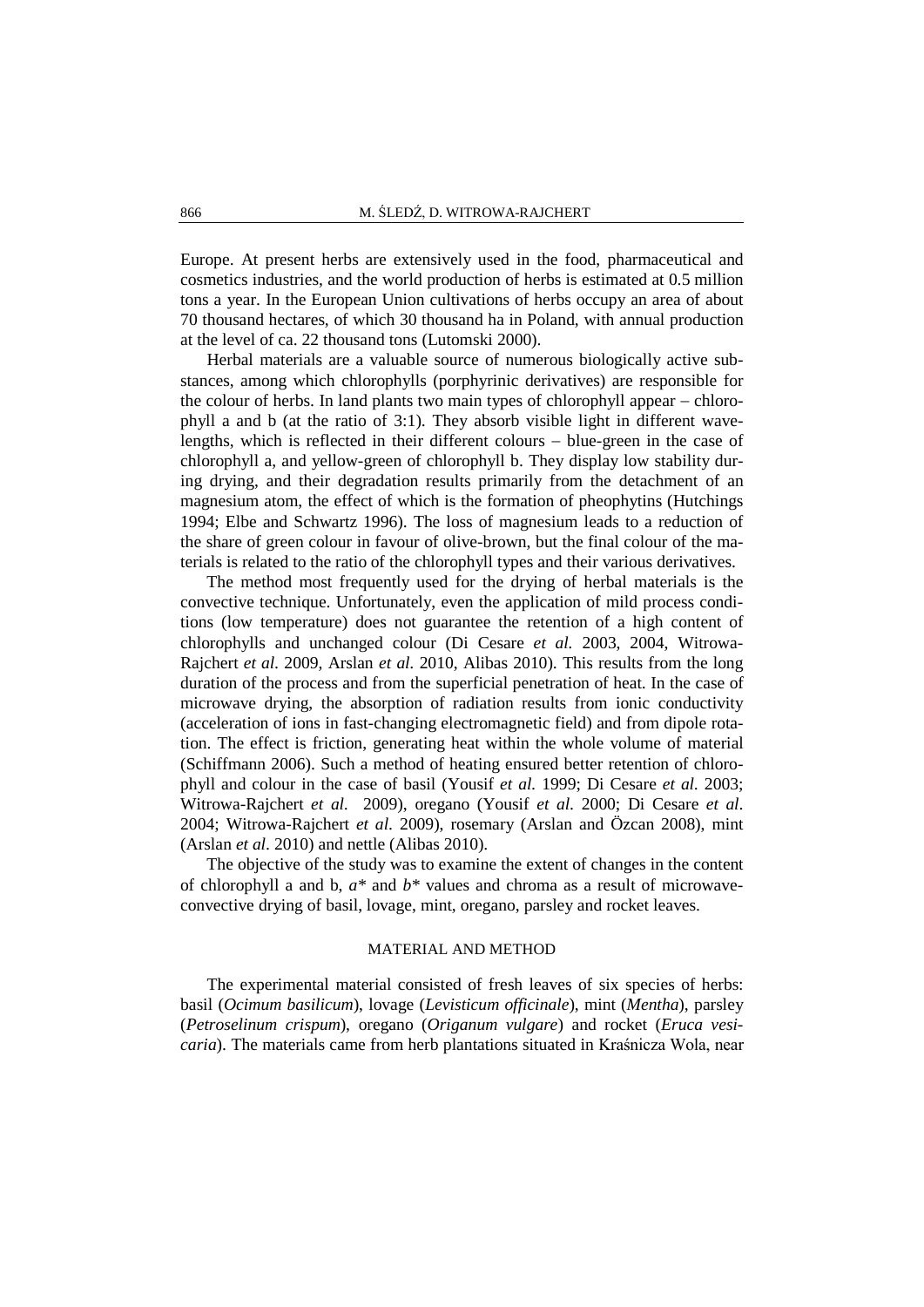Grodzisk Mazowiecki. The herbs were grown in hydroponic cultures. The material was purchased in the months of October 2010 − February 2011.

Until the time of the experiment, the fresh herbs were kept at room temperature, with access to sunlight. Directly before the drying, healthy, ripe and uniform leaves were picked, without stems.

The process of drying was conducted in a laboratory microwave-convective dryer, using microwave power level of 300 W and air flow velocity and temperature of  $0.8 \text{ m s}^{-1}$  and  $40^{\circ}\text{C}$ , respectively. Measurements of mass loss (with accuracy of 0.1 g) and temperature of the material were taken every 3 minutes. The process was continued till constant mass of product, repeating the experiment twice for each herb species.

The content of chlorophyll a and b was assayed according to the method proposed by Lichtenthaler (1987), consisting in methanol extraction of chlorophylls and spectrophotometric measurement of absorbance of the solution at various wavelengths. The content of chlorophyll a  $(C_{\text{ch/(a)}}, \text{mg/g d.m.}^{-1})$  and chlorophyll b  $(C_{Chl(b)},$  mg·g d.m.<sup>-1</sup>) was determined on the basis of the relation:

$$
C_{\text{chl}(a)} = 12.7 \cdot A_{(663)} - 2.69 \cdot A_{(645)} \tag{1}
$$

$$
C_{\text{ch}(b)} = 22.9 \cdot A_{(645)} - 4.68 \cdot A_{(663)}
$$
 (2)

where:  $A_{(663)}$ ,  $A_{(645)}$  – absorbance at wavelengths of 663 and 645 nm, respectively.

Measurements of colour of fresh and dried leaves of all herb species in the system CIE *L\*a\*b\** were made with the reflection method, using a Minolta CR-300 chromameter. Fragmented leaves were placed one on top of another on a special attachment that permitted elimination of the effect of light in the room and ensured repeatable thickness of the measurement layer. The measurement was repeated 10 times, the fragmented leaves being arranged in a different way every time. Chroma, defining the ratio of the chromatic values, indicating colour intensity, was calculated on the basis of the formula (MacDougall 2002):

Chroma 
$$
C = \sqrt{(a^*)^2 + (b^*)^2}
$$
 (3)

To determine homogeneous groups, not differing in the statistical approach (denoted with the same letters in the graphs), statistical analysis was performed, comprising Fischer's test and the Tukey HSD test. The Pearson linear correlation analysis permitted the identification of the degree and direction of correlation of the indicators studied, while two-factor analysis of variance allowed the estimation of which of the factors (process of drying or species variation) had a stronger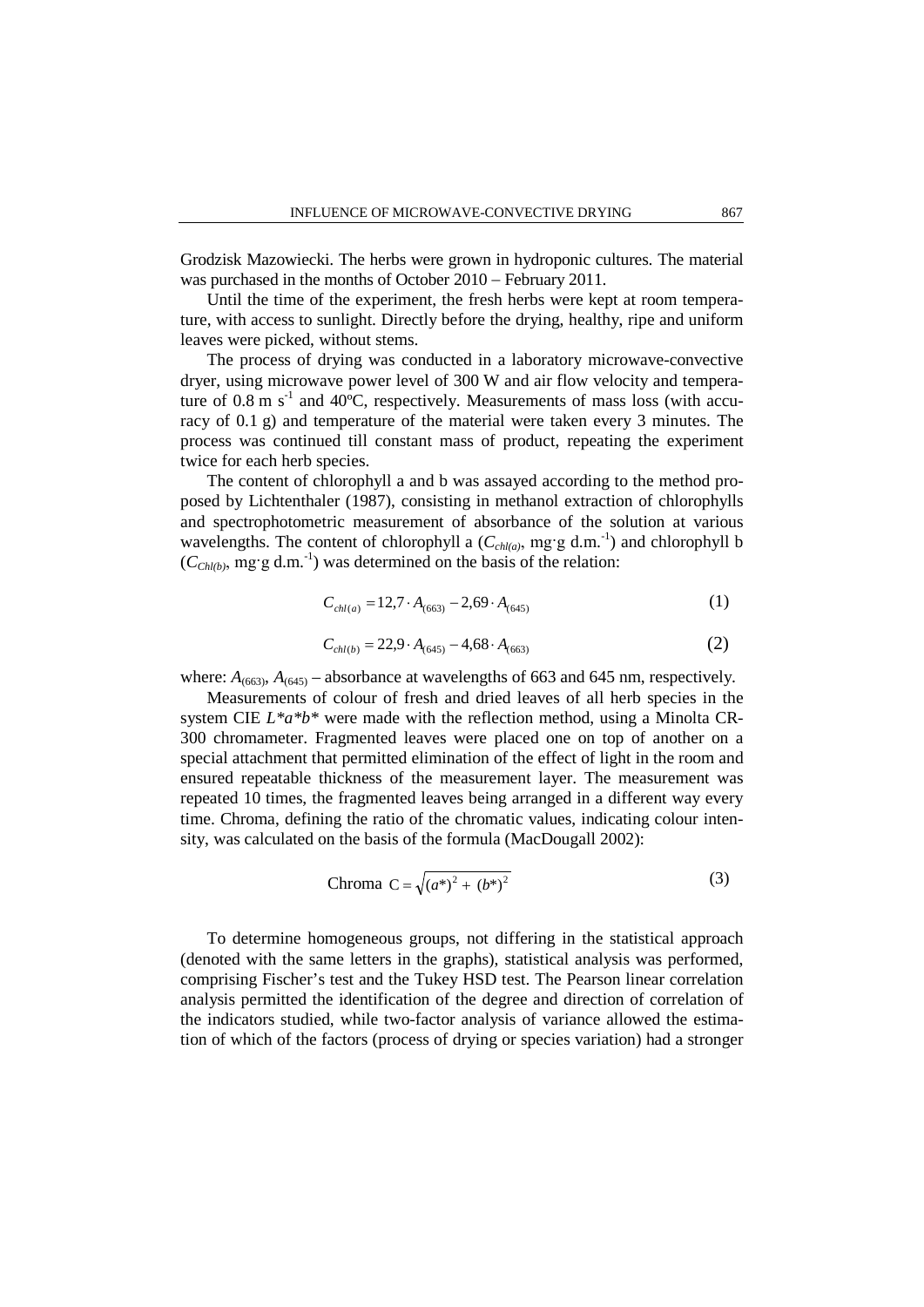effect on the result of the determination. All analyses were conducted at significance level of  $\alpha = 0.05$ .

#### RESULTS AND DISCUSSION

The herbs were microwave-convective dried from the initial water content in leaves of oregano, parsley, lovage, mint, basil and rocket of 6.33, 7.96, 8.59, 8.85 11.01 and 14.21 kg  $H_2O$ ·kg d.m.<sup>-1</sup>, respectively. For all herbs the process lasted for 18 minutes, and the final water content was below 0.09 kg  $H_2O$  kg d.m.<sup>-1</sup>.

Chlorophyll a content in the fresh herbs varied from  $17.62 \pm 0.52$  mg·g d.m.<sup>-1</sup> (mint) to  $13.19\pm0.34$  mg·g d.m.<sup>-1</sup> (oregano), while chlorophyll b content was from 6.23 $\pm$ 0.40 mg·g d.m.<sup>-1</sup> (lovage) to 5.14 $\pm$ 0.46 mg·g d.m.<sup>-1</sup> (basil). The application of microwave-convective drying caused a significant decrease in the content of both chlorophyll pigments (Figs. 1 and 2). After the process, the content of chlorophyll a and b in oregano was  $10.42 \pm 0.28$  and  $4.66 \pm 0.53$  mg·g d.m.<sup>-1</sup>, respectively, in rocket – 11.06 $\pm$ 1.24 and 4.36 $\pm$ 0.56 mg·g d.m.<sup>-1</sup>, in basil – 13.04 $\pm$ 1.09 and  $4.86\pm0.39$  mg·g d.m.<sup>-1</sup>, in parsley  $- 13.43\pm0.44$  and  $4.78\pm0.07$  mg·g d.m.<sup>-1</sup>, in lovage – 14.20 $\pm$ 0.82 and 5.78 $\pm$ 0.46 mg·g d.m.<sup>-1</sup> and in mint – 14.23 $\pm$ 0.40 and  $5.57\pm0.21$  mg·g d.m.<sup>-1</sup>. The process of drying had a significant effect on the variation of the results, while no statistically significant differences were observed in chlorophyll b content in most of the herb species. A greater rate of loss was observed in the case of chlorophyll a, amounting to 6-32%, whereas the degradation of chlorophyll b was at the level of 5-25%. Chlorophyll a is, therefore, less stable than chlorophyll b, which is also supported by Di Cesare *et al.* (2003, 2004) and Witrowa-Rajchert *et al.* (2009).

Both in the case of chlorophyll a and b, the highest losses were observed in rocket (32 and 25%, respectively). In turn, high stability of chlorophyll a after the drying process was characteristic of basil and lovage, and of chlorophyll b – also of mint. The retention was above 90% of the content prior to the process. On the other hand, however, only in the case of lovage the process of drying permitted the obtainment of a product with statistically unchanged content of chlorophyll a. Whereas, lack of significant effect of the process of dehydration on degradation on chlorophyll b was observed in basil, lovage and mint leaves. High retention of chlorophyll was also observed by Polak *et al*. (2009) in freeze-dried leaves of lovage, where the retention of chlorophyll a and b, depending on the process parameters applied, varied within the ranges of ca. 77-94 and 76-93%, respectively.

Dried basil displayed higher retention of chlorophyll a and b compared to oregano. The rates of retention in basil were 91 and 95%, respectively, the corresponding values for oregano being 79 and 86%. An opposite relation was observed by Witrowa-Rajchert *et al*. (2009), according to whom a greater stability of chlorophyll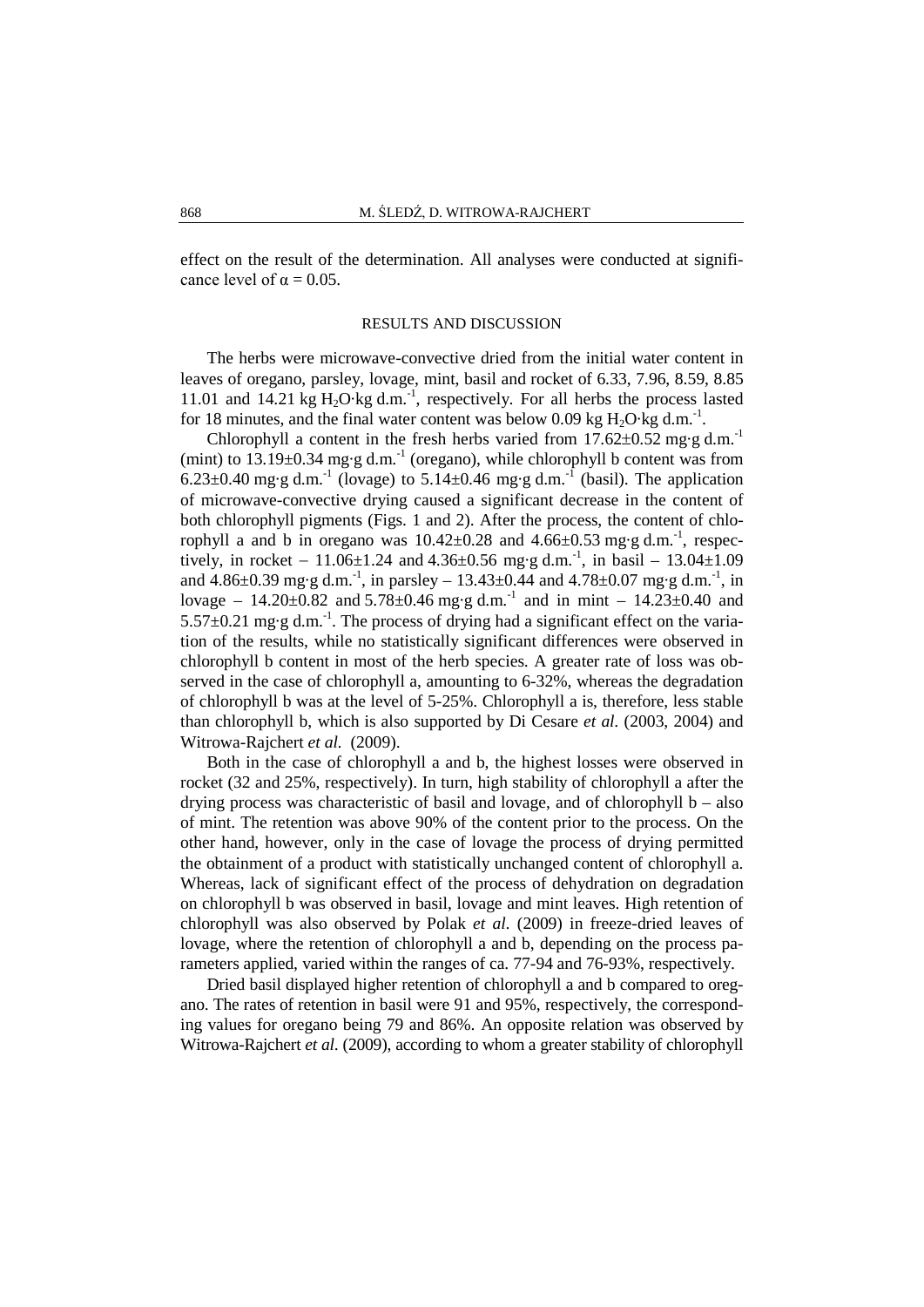a was observed in oregano. Microwave-convective drying conducted by those authors caused 90% degradation o f chlorophyll a in basil, and 17% in oregano. In the case of chlorophyll b, the losses amounted to 16 and 13%, respectively.



**Fig. 1.** Chlorophyll a content in fresh and microwave-convective dried herbs (average values with standard deviations); a, b, c, ... – the same letters mean homogeneous groups, not differing in statistical approach ( $\alpha$  = 0.05)



**Fig. 2.** Chlorophyll b content in fresh and microwave-convective dried herbs (average values with standard deviations); a, b, c, ... – the same letters mean homogeneous groups, not differing in statistical approach ( $\alpha = 0.05$ )

Analysis of the obtained results does not permit the formulation of clear conclusions concerning the differences among the species in terms of the content of the two main types of chlorophyll. On the one hand, a distinct deterioration of the quality of rocket was observed after the process of drying, while dried lovage and basil were characterised by high retention of chlorophyll. However, within a sin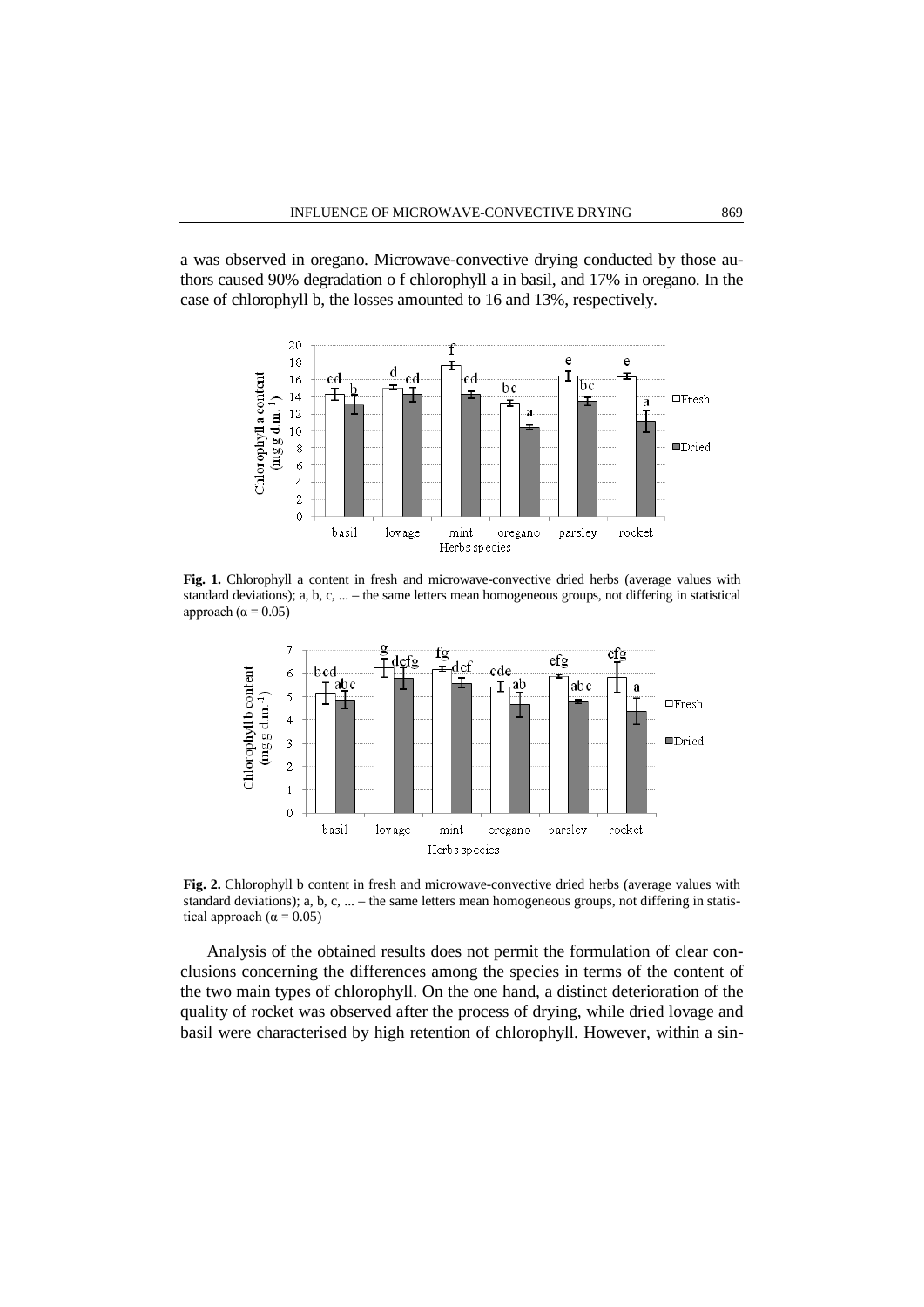gle family of herbs the stability of green pigments was varied. In the case of *Apiaceae* (which includes parsley and lovage) and *Lamiaceae* (basil, mint and oregano), retention of chlorophyll a varied within the ranges of 82-94 and 79- 91%, respectively, while the corresponding values for chlorophyll b were 81-93 and 86-95%.

In the case of green leaves of plants, the most important index is parameter  $a^*$ of green-red colour. Changes in the values of that parameter as a result of drying of the herbs are presented in Figure 3. Green colour values  $(a^*)$  of fresh basil, lovage, mint, oregano, parsley and rocket were –10.50, –9.49, –8.49, –5.10, –10.43 and – 8.78, respectively. The dried herbs were characterised by a notable change of green colour in favour of red, and the results of the determinations were significantly affected both by the species and by the drying process itself. Lovage retained the green colour to the greatest degree, while oregano was the least stable in this respect. The change of green colour was largely related with the structural similarity within a systematic family of herbs. Herbs from the family *Apiaceae* and rocket were characterised by a high tolerance to process conditions. The retention of parameter *a\** in lovage, parsley and rocket amounted to 86, 75 and 73%, respectively. Lower stability was characteristic of oregano, basil and mint, belonging to the family *Lamiaceae*, in which the values of parameter *a\** after the drying process were 17, 44 and 65% of the initial values, respectively. Significant changes in the colour of oregano and basil, subjected to freeze, convective and microwave drying, were also observed by Witrowa-Rajchert *et al*. (2009). They found a 50% increase in the value of *a\** as a result of drying of basil, irrespective of the drying technique applied. The results of their study confirmed also the significant decrease of the share of green colour in oregano, to a level close to the value of  $-1$ , as was the case in the study reported here. In turn, retention of the value of parameter *a\** amounting to 67-97% was observed by Alibas (2010) in microwave-convective dried nettle at various process parameters.

The change of green colour was largely related with the loss of chlorophyll. It was found that greater retention of chlorophyll a was accompanied by lesser change of green colour in the direction of red. The coefficient of correlation between the content of chlorophyll a and the colour parameter *a\** determined for all the herbs  $(r = -0.74)$  indicates a strong inversely proportional relation, which was also supported by Witrowa-Rajchert *et al*. (2009). The correlation coefficients determined by those authors were  $r = -0.98$  and  $r = -0.94$ , respectively, for basil and oregano dried with various methods.

The taxonomic classification of the herbs to particular families played a particular role in the relation between green colour and the content of chlorophyll a. Decrease in the content of chlorophyll a had no significant effect on the green colour change in the case of the family *Lamiaceae* (basil, mint, oregano). Though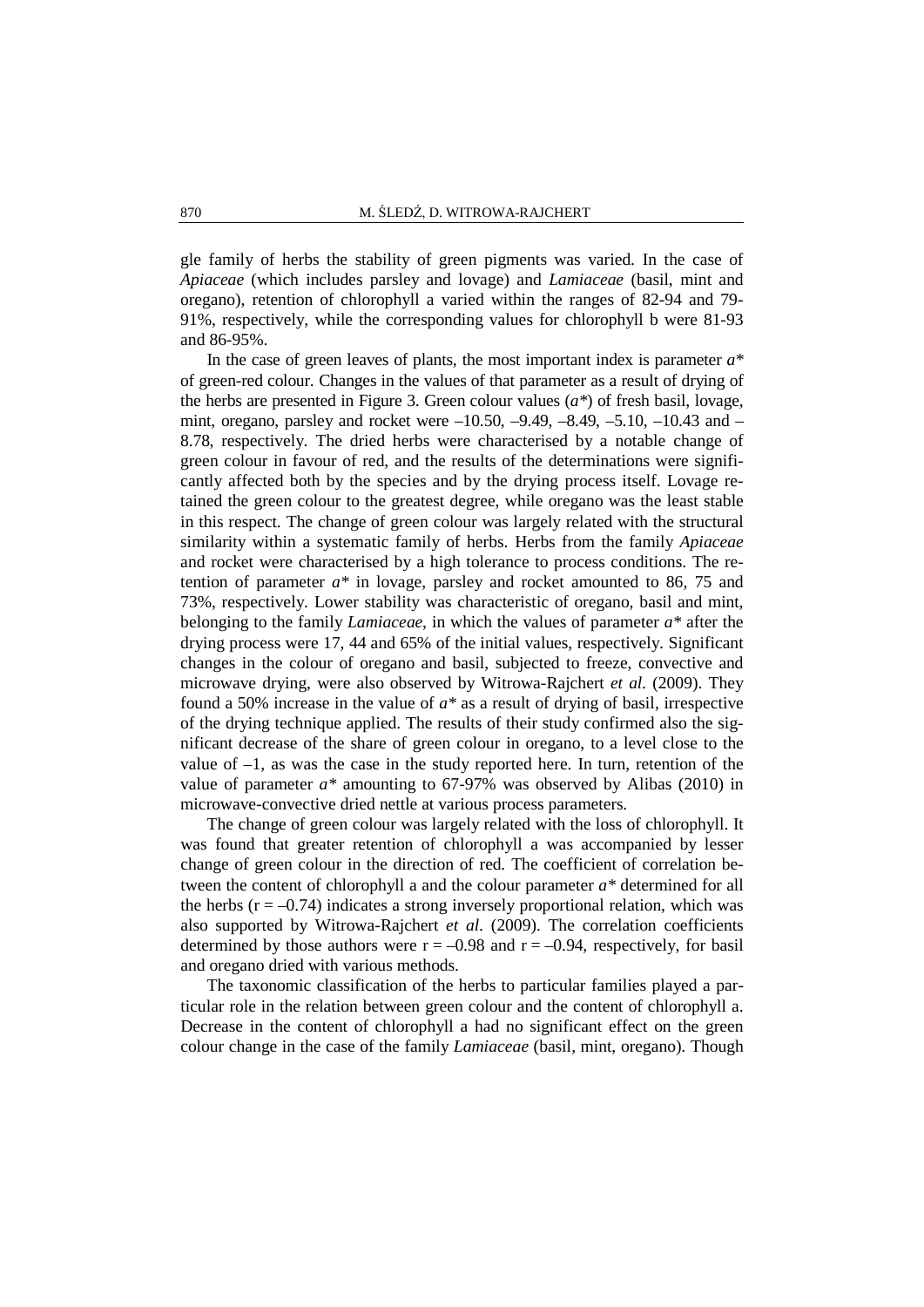the correlation coefficient within the family of herbs was  $r = -0.78$ , the level of the p-Value was higher (p-Value  $= 0.07$ ) than the adopted level of significance  $(a = 0.05)$ . Whereas, a very strong negative correlation  $(r = -0.98)$  was noted in the case of lovage and parsley (*Apiaceae*), in which the change in the content of chlorophyll a had a significant effect on green colour (p-Value  $= 0.02$ ).



**Fig. 3.** Values of *a*\* parameter of fresh and microwave-convective dried herbs (average values with standard deviations); a, b, c, ... – the same letters mean homogeneous groups, not differing in statistical approach ( $\alpha$  = 0.05)

The microwave-convective drying process caused also a significant change in the yellow colour (Fig. 4). In the case of lovage, mint, parsley, basil and oregano the values of parameter  $b^*$  decreased by 10, 13, 25, 38 and 50%, respectively, which was due to a greater extent to the drying, than related with the herb species. However, in both cases the effect was not statistically significant. Analogous changes in the yellow colour were observed during drying or rosemary (Arslan and Özcan 2008), coriander (Sarimeseli 2011) and mint (Arslan *et al.* 2010). Yellow colour loss of microwave-convective dried nettle varied from 2 to 27%, depending on the process parameters applied (Alibas 2010).

In the case of rocket, an increase in the level of yellow colour after the drying process was observed. That was related with a brightening of the colour and with high degradation of chlorophylls, as compared to the other herbal materials. The loss of a considerable part of green pigments could, in turn, cause that other pigments, e.g. carotenoids, became more visible. Carotenoids are presented in chloroplasts (located mainly in leaves), together with chlorophylls. Rocket contains considerable amounts of carotenoids. According to Michalczyk and Macura (2008), their content in fresh rocket leaves is above 20 mg  $(100 g)^{-1}$ . Moreover, Polak *et al*. (2009) demonstrated that losses of chlorophyll pigments are greater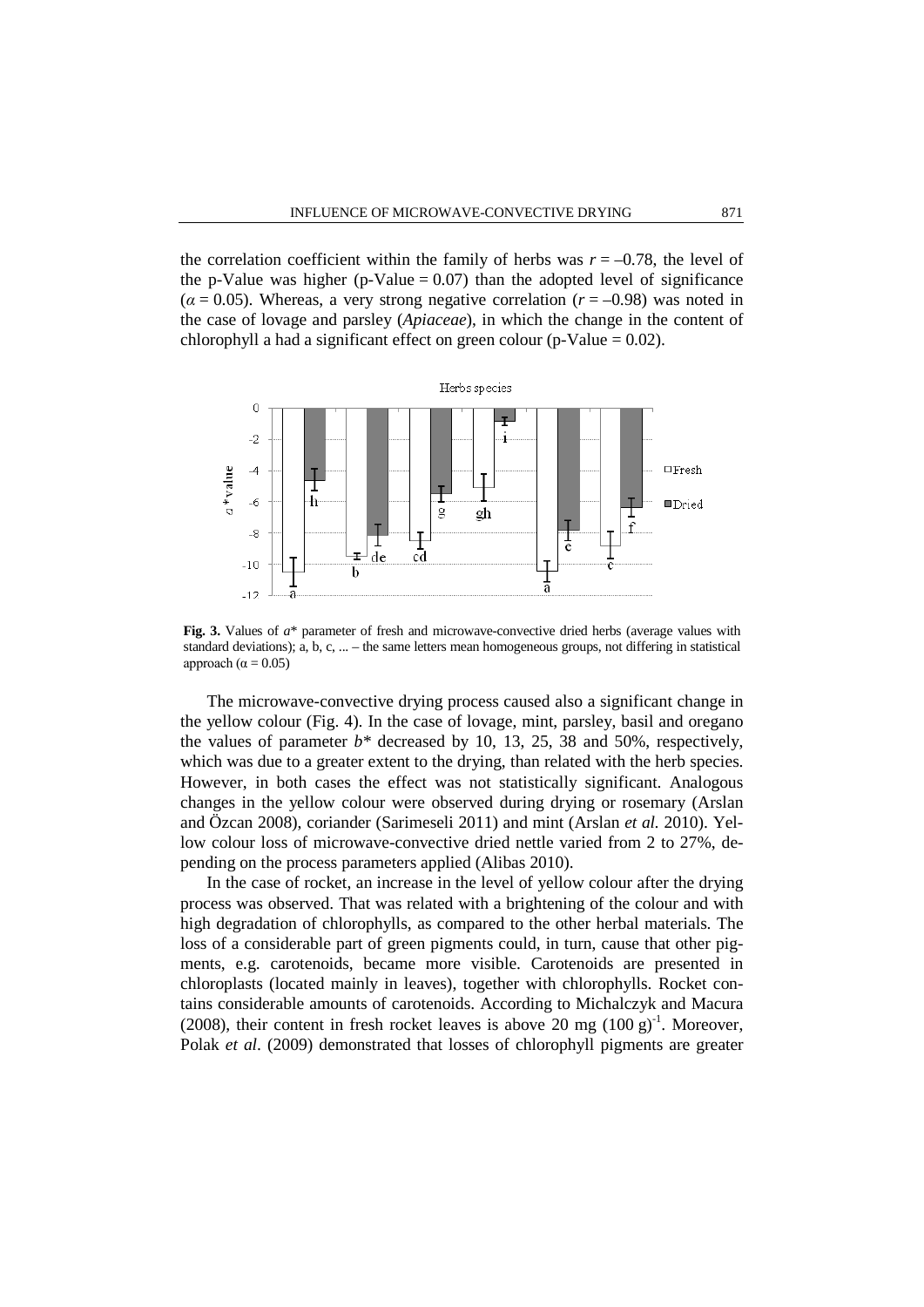than losses of carotenoids, which brought them to the conclusion that this causes a colour change from the green-blue to the green-yellow. A similar increase in the level of the yellow colour was observed by Demir *et al*. (2004) in bay leaves dried with various methods (convective, exposed to sunlight and in a darkened room). The value of parameter *b\** in their study was from 18 to as much as 25-fold higher than in fresh bay leaves.



**Fig. 4.** Values of *b*\* parameter of fresh and microwave-convective dried herbs (average values with standard deviations); a, b, c, ... – the same letters mean homogeneous groups, not differing in statistical approach ( $\alpha$  = 0.05)

Analysis of the relationship between the chlorophylls content and the values of the yellow colour parameter of basil, mint and oregano (*Lamiaceae*) did not reveal any significant correlation (*r* below 0.40). Whereas, in the case of the family *Apiaceae* (lovage, parsley) decrease in the value of the yellow colour resulted from a decrease in the content of chlorophyll a  $(r = 0.95)$ .

One of the more important parameters defining the share of the chromatic parameters (*a\** and *b\**) in the overall perception of colour is colour saturation or chroma (C). That parameter permits the determination of the strength of response to the hue of a colour in a qualitative manner, through interpretation of its intensity and depth (Gozdecka 2006). The less saturated the hue, the more it appears "bleached", pale, which is reflected in strong positive correlation between the brightness and saturation of colour  $(r = 0.74)$ . The drying process is significantly responsible for the change of saturation (p-Value  $= 0.04$ ), while the effect of the species of the herbs was not significant.

The initial level of achromaticity varied within the range of  $14.32 \pm 0.97$ (mint) − 18.40 ± 1.26 (parsley). In turn, as reported by Witrowa-Rajchert *et al*. (2009), colour saturation reached the values of 29.0 in basil and 21.1 in oregano.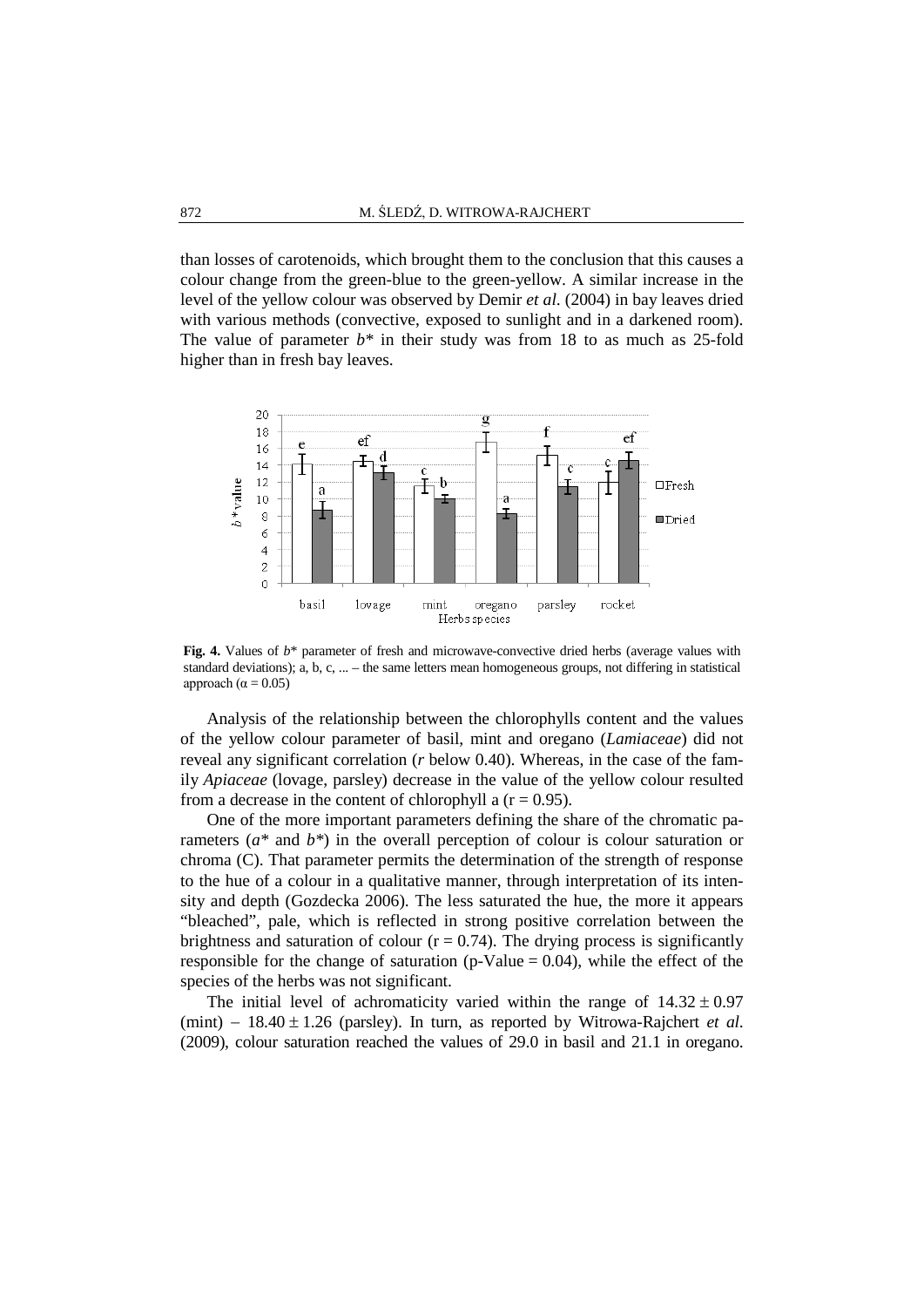The extent of changes in chroma values of basil, lovage, mint, oregano, parsley and rocket in microwave-convective drying was presented in Figure 5. The decrease in the chroma values, compared to the fresh herbs, was the least observable in materials belonging to the family *Apiaceae* and amounted to 11% in lovage and 25% in parsley. Whereas, *Lamiaceae* (basil, mint, oregano) were characterised by a greater extent of changes, on average by 25%, which gave lower values of chroma, by 20, 44 and 52%, respectively, compared to the fresh leaves of mint, basil and oregano. Highly similar results were obtained in the case of basil and oregano studied by Witrowa-Rajchert *et al.* (2009). After microwave drying of those herbs, their chroma values decreased by ca. 50 and 53%, respectively. In turn, good retention of colour were characteristic of nettle (Alibas 2010) and coriander (Sarimeseli 2011). Their mean chroma values after microwave-convective drying amounted to 81 and 98%, respectively, relative to fresh leaves.



**Fig. 5.** Chroma values in fresh and microwave-convective dried herbs (average values with standard deviations); a, b, c, ... – the same letters mean homogeneous groups, not differing in statistical approach  $(\alpha = 0.05)$ 

The increase of chroma value of dried rocket resulted from increase in the level of yellow colour (Figs. 4 and 5). The increase of chroma value was 7%, at a 22% increase in the value of parameter *b\**. In turn, Demir *et al*. (2004) observed notably greater changes when drying bay leaves with various methods. The average increase in chroma value was 20-fold, while that of the yellow colour parameter – about 22-fold.

Lovage, in which chlorophyll retention was the highest, was characterised by the greatest colour stability. Generally, it can be stated that the change of colour of the herbs was dependent on their taxonomic classification. The very strong correlation in the case of *Apiaceae* (lovage, parsley) between the colour parame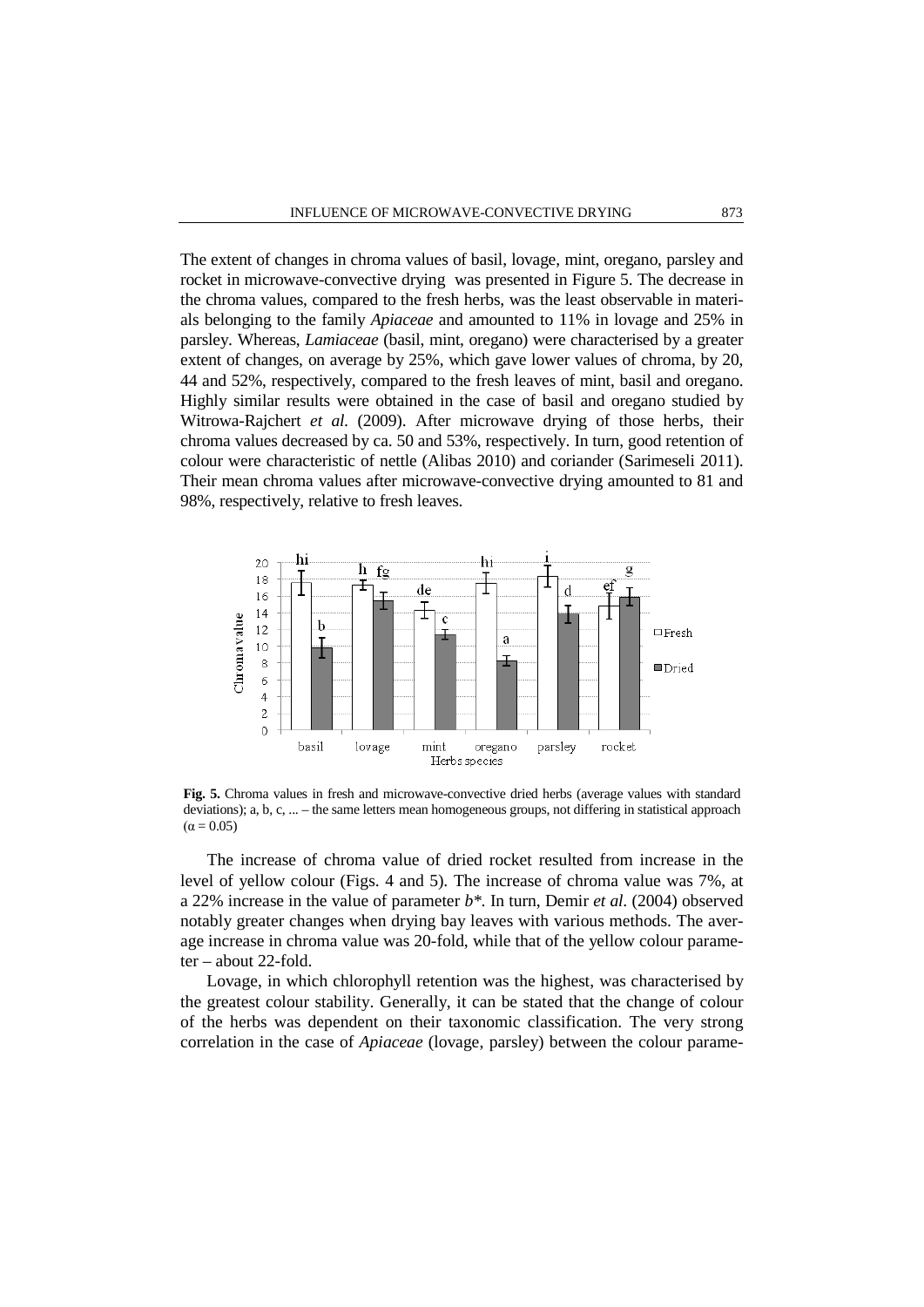ters *a\**, *b\** and chroma value and the content of chlorophyll a permits the conclusion that it was chlorophyll a degradation that contributed to the greatest extent to the colour change. This means that in the case of the remaining herbs decrease in the content of green pigments is not the only cause of colour change. Probably, also important in this respect are the reactions of enzymatic and non-enzymatic browning (Witrowa-Rajchert *et al*. 2009) or the degree of carotenoids degradation (Polak *et al.* 2009), taking place during drying.

### **CONCLUSIONS**

1. Degradation of chlorophylls and colour changes were observed as a result of microwave-convective drying of herbs. The changes were related to the herb species, and materials belonging to a single family were characterised by similar stability. Herbs from the family *Apiaceae* (lovage, parsley) were characterised by the highest retention of colour parameters and high retention of chlorophylls, compared to the remaining herbs.

2. In the course of the drying process there was a decrease in the level of green and yellow colour, and also a decrease in the chroma value of most of the herbs. Only in the case of rocket an increase was noted in the yellow colour parameter and chroma value, which indicates the occurrence of a different type of transformations in that material, probably related with structural differences.

3. Very strong negative correlation was demonstrated between the colour parameter *a\** and the content of chlorophyll a, and a strong positive correlation between colour parameter *b\** and chroma value and the content of chlorophyll a, but only in the case of herbs from the family *Apiaceae*. This indicates that the colour change in lovage and parsley is due mainly to the degradation of chlorophyll a and, additionally, to the occurrence of other reactions changing the colour of the remaining herbs.

4. Microwave-convective drying of herbs proved to a technique permitting the obtainment of dried material of high quality, providing that the process parameters adopted in this study are applied. Additionally, the very short time of the process can be an economic factor and incentive for the application of that method of drying on an industrial scale. Nevertheless, the degree of retention of biologically active compounds and the extent of colour change in the course of drying are related to the herb species, hence the necessity of studying a large array of materials belonging to various taxonomic groups.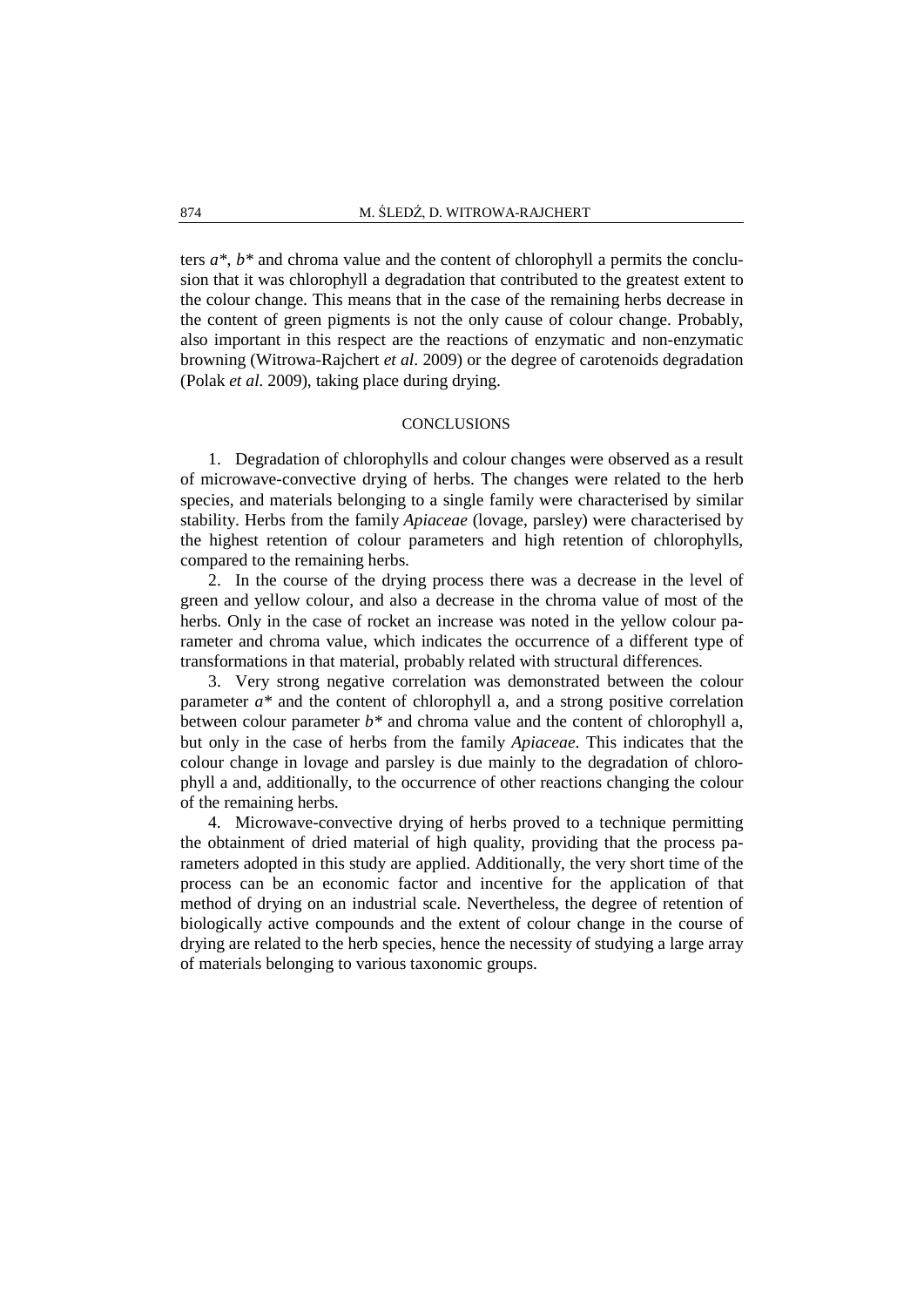#### REFERENCES

- Alibas I., 2010. Determination of drying parameters, ascorbic acid contents and color characteristics of nettle leaves during microwave-, air- and combined microwave-air-drying. Journal of Food Process Engineering, 33, 213-233.
- Arslan D., Özcan M.M., 2008. Evaluation of drying methods with respect to drying kinetics, mineral content and colour characteristics of rosemary leaves. Energy Conversion and Management, 49, 1258-1264.
- Arslan D., Özcan M.M., Okyay Mengeş H., 2010. Evaluation of drying methods with respect to drying parameters, some nutritional and colour characteristics of peppermint (Mentha x piperita L.). Energy Conversion and Management, 51, 2769-2775.
- Demir V., Gunhan T., Yagcioglu A.K., Degirmencioglu A., 2004. Mathematical modeling and the determination of some quality parameters of air-dried bay leaves. Biosystems Engineering, 88(3), 325-335.
- Di Cesare L.F., Forni E., Viscardi D., Nani R.C., 2003. Changes in the chemical composition of basil caused by different drying procedures. Journal of Agricultural and Food Chemistry, 51(12), 3575-3581.
- Di Cesare L.F., Forni E., Viscardi D., Nani R.C., 2004. Influence of drying techniques on the volatile phenolic compounds, chlorophyll and colour of oregano (*Origanum vulgare* L. ssp. *Prismaticum gaudin*). Italian Journal of Food Science, XVI(2), 165-175.
- Elbe J.H., Schwartz S.J., 1996. Colorants. In: Food Chemistry, Third Edition (ed. O.R. Fennema), Marcel Dekker, New York, 651-722.
- Gozdecka G. 2006. Application of an objective colorimetric method for the estimation of the colour of meat (in Polish). Postępy Techniki Przetwórstwa Spożywczego, 16/29(2), 35-37.
- Hutchings J.B., 1994. Food Colour and Appearance. Blachie Academic & Professional, London.
- Lichtenthaler H.K., 1987. Chlorophylls and carotenoids: pigments of photosynthetic biomembranes. In: Methods in Enzymology (eds. R. Douce, L. Packer), vol. 148, 349-382.
- Lutomski J., 2000. Herbal medicine at the start of the 3rd Millennium (in Polish). Wiadomości Zielarskie. 6, 1-4.
- MacDougall D.B., 2002. Colour measurement of food: principles and practice. In: Colour in food. Improving quality (ed. D.B. MacDougall). Woodhead Publishing Limited and CRC Press LLC, 33-63.
- Michalczyk M., Macura R., 2008. Effect of storage conditions on quality of selected commercial low-processed vegetable products (in Polish). Żywność. Nauka. Technologia. Jakość, 3(58), 96-107.
- Polak R., Krzykowski A., Kluza F., 2009. Estimation of degradation of chlorophyll and carotenoid pigments in freeze-dried leaves of lovage (*Lecisticum officinale* Koch.) (in Polish). Chłodnictwo, XLIV(4), 50-53.
- Sarimeseli A., 2011. Microwave drying characteristics of coriander (*Coriandrum sativum* L.) leaves. Energy Conversion and Management, 52, 1449-1453.
- Schiffmann R.F., 2006. Microwave and Dielectric Drying. In: Handbook of Industrial Drying, Third Edition, (ed. A.S. Mujumdar). CRC Press, New York, 285-305.
- Witrowa-Rajchert D., Hankus M., Pawlak E. 2009. Effect of drying method on chlorophyll content and colour of oregano and basil (in Polish). Inżynieria i Aparatura Chemiczna, 1, 70-71.
- Yousif A.N., Durance T.D., Scaman C.H., Girard B., 2000. Handspace volatiles and physical characteristics of vacuum-microwave, air and freeze-dried oregano (*Lippia berlandieri* Schauer). Journal of Food Science, 65(6), 926-930.
- Yousif A.N., Scaman C.H., Durance T.D., Girard B., 1999. Flavor volatiles and physical properties of vacuum-microwave- and air-dried sweet basil (*Ocimum basilicum* L.). Journal of Agricultural and Food Chemistry, 47, 4777-4781.